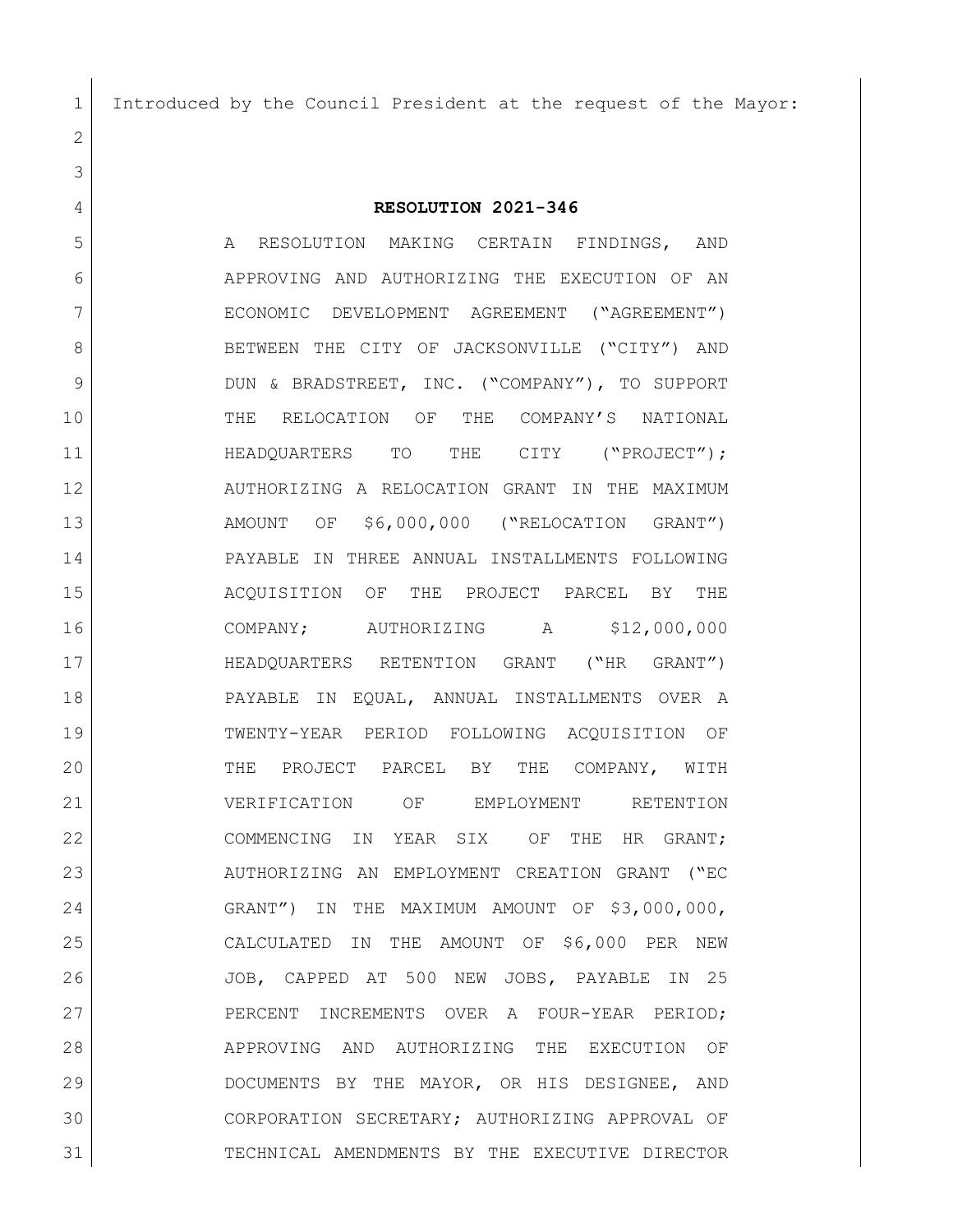1 OF THE OFFICE OF ECONOMIC DEVELOPMENT ("OED"); 2 PROVIDING FOR OVERSIGHT BY THE OED; WAIVER OF 3 THAT PORTION OF THE PUBLIC INVESTMENT POLICY ADOPTED BY ORDINANCE 2016-382-E TO AUTHORIZE 5 THE RELOCATION GRANT, HR GRANT, AND EC GRANT, WHICH ARE NOT AUTHORIZED BY THE PUBLIC INVESTMENT POLICY; REQUESTING TWO-READING 8 PASSAGE PURSUANT TO COUNCIL RULE 3.305; 9 PROVIDING AN EFFECTIVE DATE.

 **WHEREAS**, Dun & Bradstreet, Inc. (the "Company") has committed to relocate its national headquarters to the City and intends to purchase a new headquarters building and create 500 new jobs in connection therewith, with an anticipated private capital investment of \$75,000,000, all as further described in the Project Summary attached hereto as **Exhibit 1** and incorporated herein by 17 this reference; and

 **WHEREAS**, for the reasons more fully described in the Project Summary, the payment of the Relocation Grant, HR Grant, and EC 20 Grant in such amounts serves a paramount public purpose; and

 **WHEREAS**, the OED has reviewed the application submitted by the 22 Company for community development; and, together with 23 representatives of the City, negotiated the Agreement. 24 Accordingly, based upon the contents of the Agreement, it has been determined that the Agreement and the uses contemplated therein to be in the public interest, and that the public actions and financial assistance contemplated in the Agreement take into account and give consideration to the long-term public interests 29 and public interest benefits to be achieved by the City; and

 **WHEREAS**, the Company has requested the City to enter into an agreement in substantially the form placed **On File** with the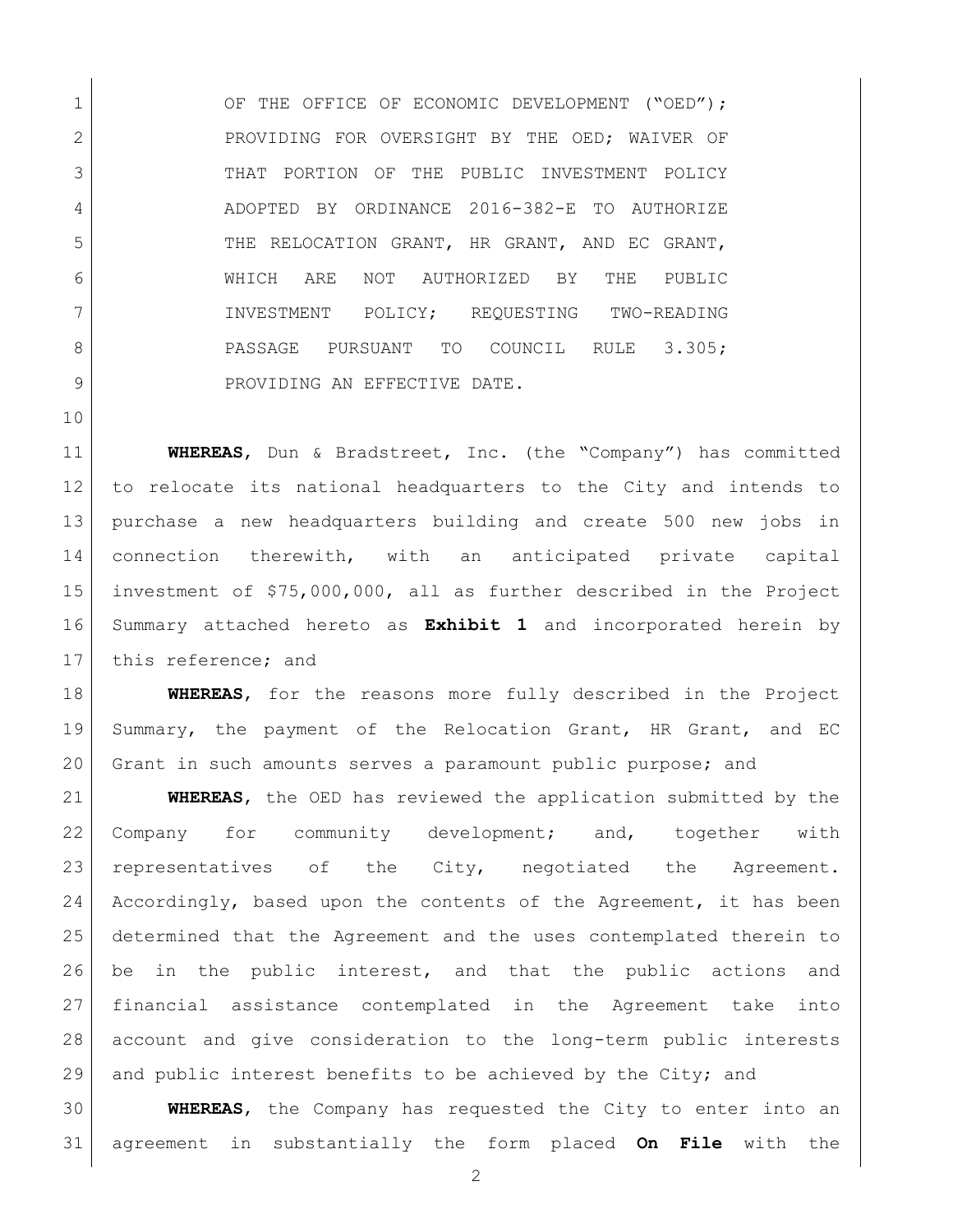1 Legislative Services Division; now therefore,

**BE IT RESOLVED** by the Council of the City of Jacksonville:

 **Section 1. Findings.** It is hereby ascertained, 4 determined, found and declared as follows:

(a) The recitals set forth herein are true and correct.

 (b) The location of the Company's Project in Jacksonville, Florida, is more particularly described in the Agreement. The Project will promote and further the public and municipal purposes 9 of the City.

10 (c) Enhancement of the City's tax base and revenues, are matters of State and City policy and State and City concern in 12 order that the State and its counties and municipalities, including the City, shall not continue to be endangered by unemployment, underemployment, economic recession, poverty, crime and disease, and consume an excessive proportion of the State and City revenues because of the extra services required for police, fire, accident, health care, elderly care, charity care, hospitalization, public housing and housing assistance, and other forms of public 19 | protection, services and facilities.

20 (d) The provision of the City's assistance as identified in the Agreement is necessary and appropriate to make the Project feasible; and the City's assistance is reasonable and not excessive, taking into account the needs of the Company to make the Project economically and financially feasible, and the extent of 25 | the public benefits expected to be derived from the Project, and taking into account all other forms of assistance available.

 (e) The Company is qualified to carry out and complete the construction and equipping of the Project, in accordance with the Agreement.

 (f) The authorizations provided by this Resolution are for public uses and purposes for which the City may use its powers as a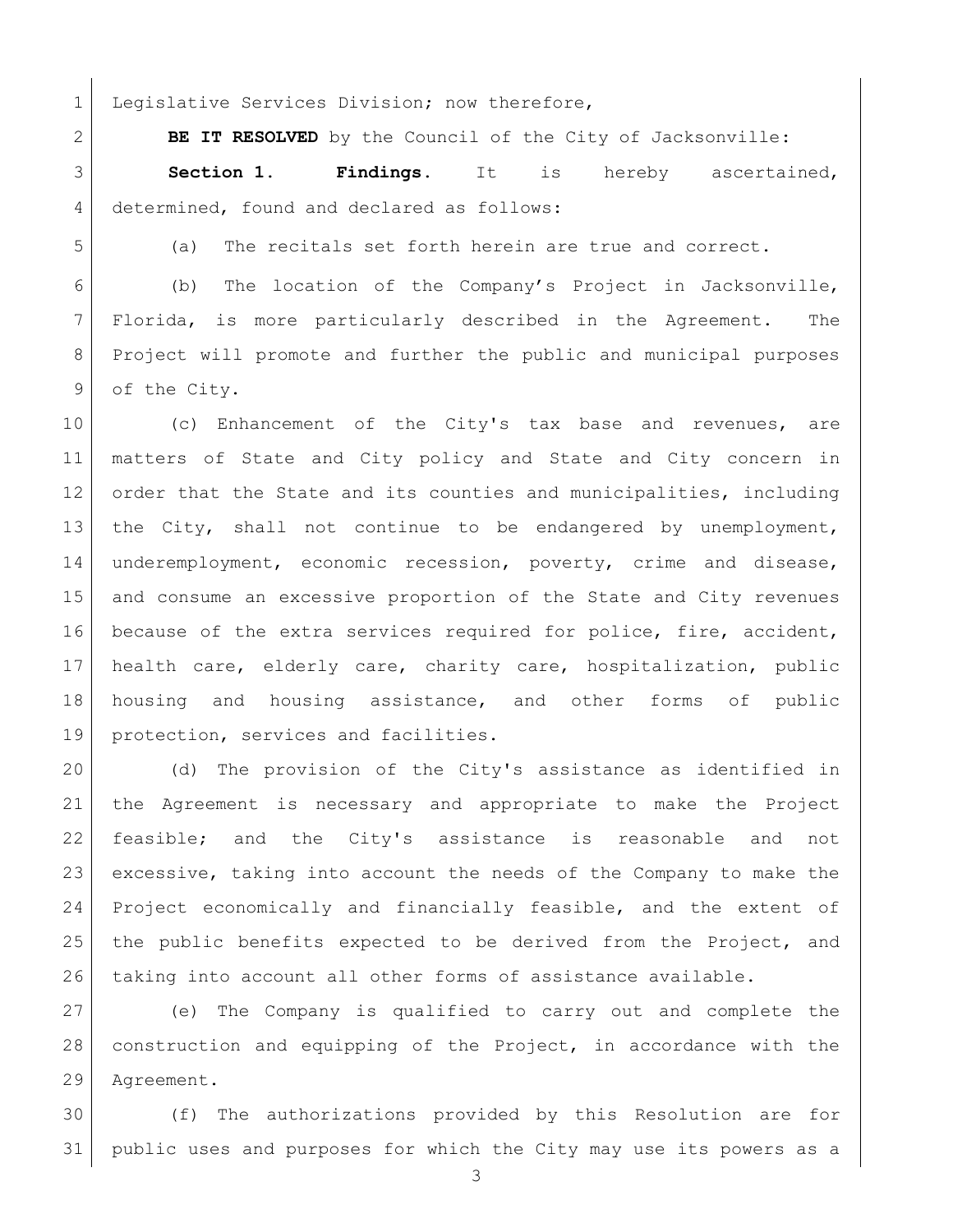1 county, municipality and as a political subdivision of the State of 2 Florida and may expend public funds, and the necessity in the public interest for the provisions herein enacted is hereby declared as a matter of legislative determination.

 (g) This Resolution is adopted pursuant to the provisions of Chapters 163, 166 and 125, Florida Statutes, as amended, the City's 7 Charter, and other applicable provisions of law.

 **Section 2. Economic Development Agreement Approved.** There is hereby approved, and the Mayor and Corporation Secretary 10 are authorized to execute and deliver, for and on behalf of the City, an agreement between the City and the Company, substantially in the form placed **On File** with the Legislative Services Division (with such "technical" changes as herein authorized), for the purpose of implementing the recommendations of the OED, as are further described in the Project Summary attached hereto as **Exhibit 1**.

17 The Agreement may include such additions, deletions and changes as may be reasonable, necessary and incidental for carrying out the purposes thereof, as may be acceptable to the Mayor, or his designee, with such inclusion and acceptance being evidenced by execution of the Agreement by the Mayor or his designee. No modification to the Agreement may increase the financial obligations or the liability of the City and any such modification shall be technical only and shall be subject to appropriate legal 25 | review and approval of the General Counsel, or his or her designee, and all other appropriate action required by law. "Technical" is herein defined as including, but not limited to, changes in legal descriptions and surveys, descriptions of infrastructure improvements and/or any road project, ingress and egress, easements and rights of way, performance schedules (provided that no performance schedule may be extended for more than one year without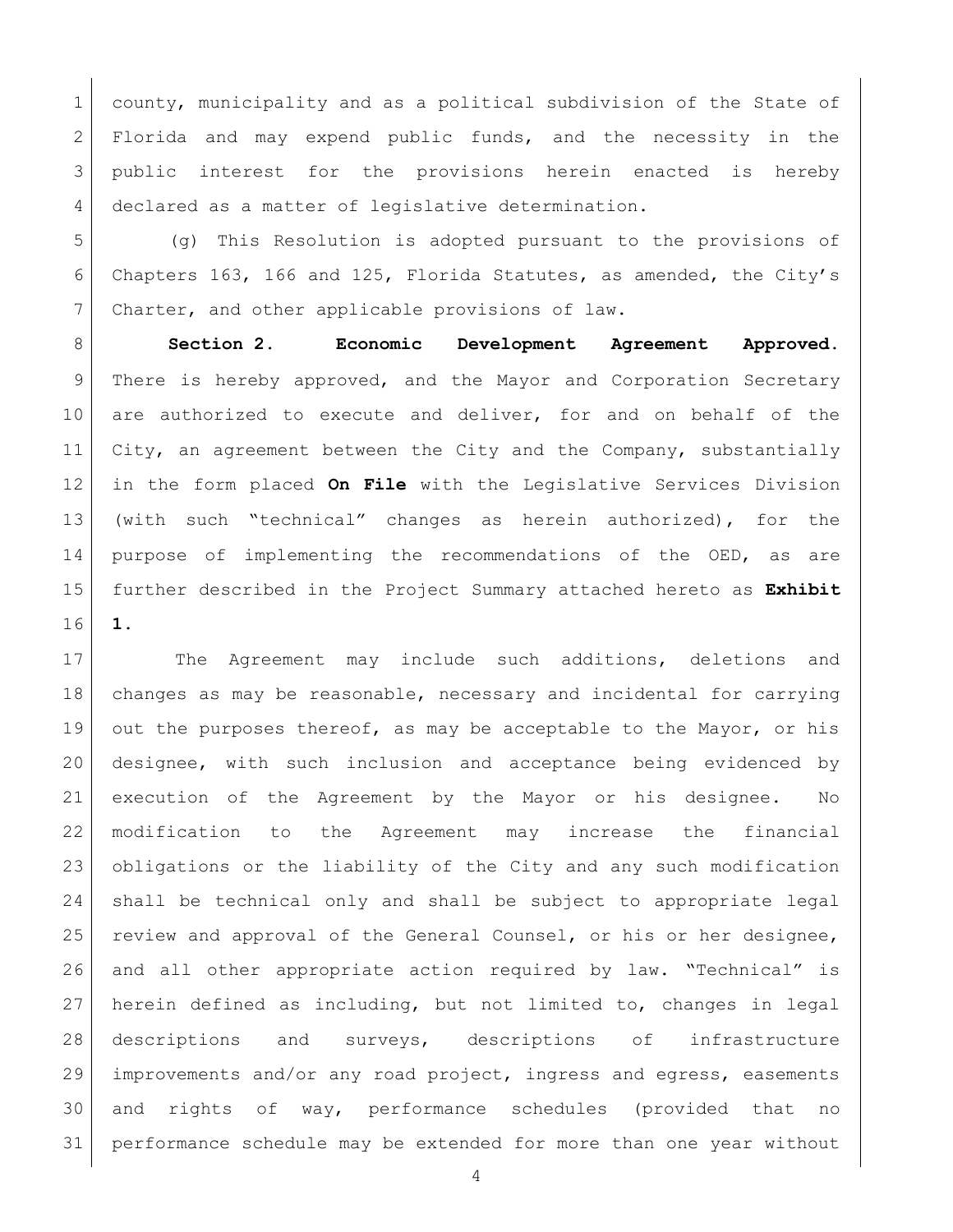City Council approval) design standards, access and site plan, 2 which have no financial impact.

 **Section 3. Designation of Authorized Official/OED Contract Monitor.** The Mayor is designated as the authorized official of the City for the purpose of executing and delivering any contracts and documents and furnishing such information, data and documents for the Agreement and related documents as may be required and otherwise to act as the authorized official of the City in connection with the Agreement, and is further authorized to designate one or more other officials of the City to exercise any of the foregoing authorizations and to furnish or cause to be furnished such information and take or cause to be taken such action as may be necessary to enable the City to implement the Agreement according to its terms. The OED is hereby required to administer and monitor the Agreement and to handle the City's responsibilities thereunder, including the City's responsibilities under such Agreement working with and supported by all relevant 18 | City departments.

 **Section 4. Further Authorizations.** The Mayor, or his designee, and the Corporation Secretary, are hereby authorized to execute and deliver the Agreement and all other contracts and documents and otherwise take all necessary action in connection 23 | therewith and herewith. The Executive Director of the OED, as 24 contract administrator, is authorized to negotiate and execute all necessary changes and amendments to the Agreement and other contracts and documents, to effectuate the purposes of this 27 Resolution, without further Council action, provided such changes and amendments are limited to amendments that are technical in nature (as described in Section 4 hereof), and further provided that all such amendments shall be subject to appropriate legal 31 review and approval by the General Counsel, or his or her designee,